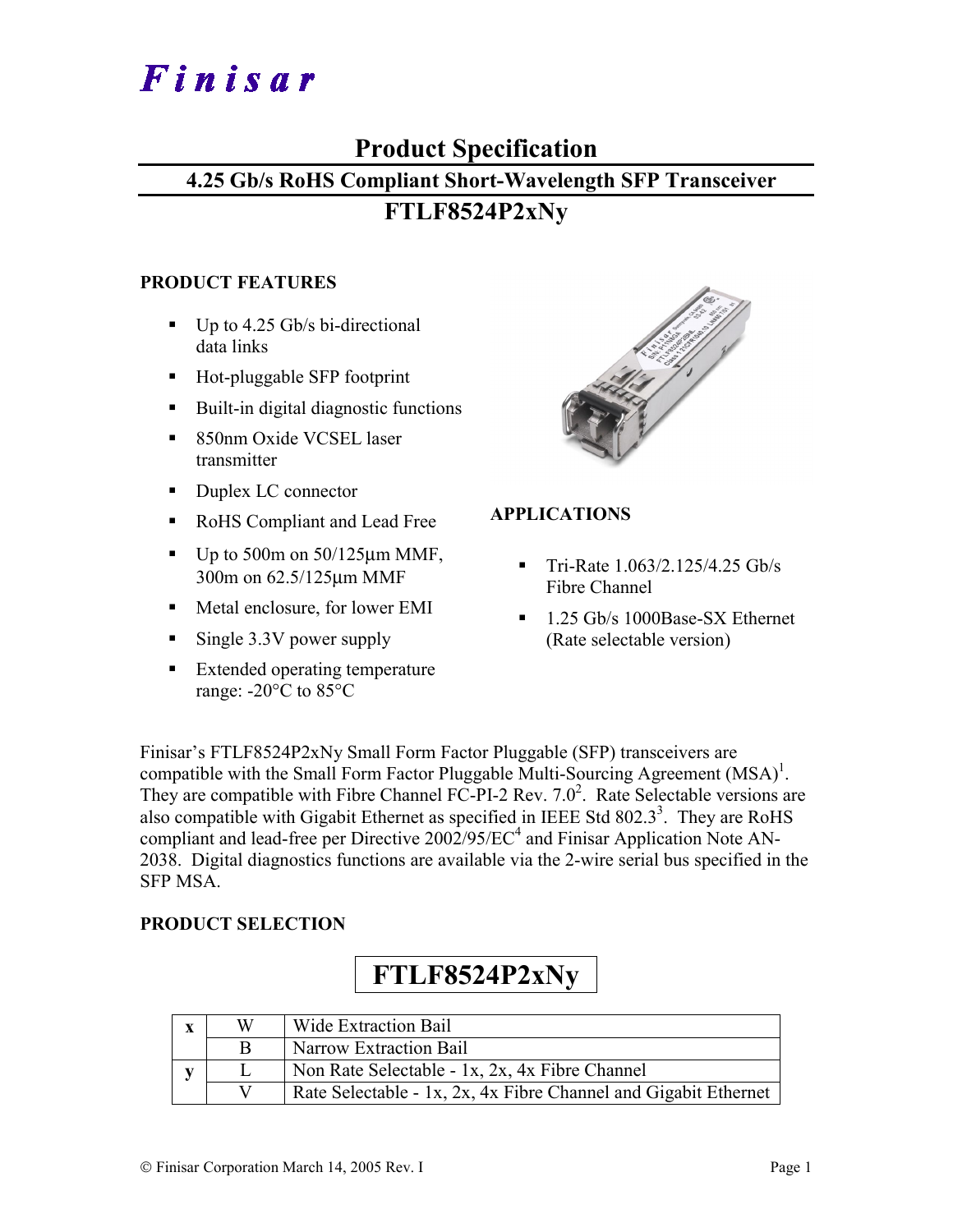#### **I. Pin Descriptions**

| Pin            | <b>Symbol</b>      | <b>Name/Description</b>                                              | Ref.           |
|----------------|--------------------|----------------------------------------------------------------------|----------------|
|                | $\rm V_{EET}$      | Transmitter Ground (Common with Receiver Ground)                     |                |
| $\overline{2}$ | $T_{F\text{AULT}}$ | Transmitter Fault. Not supported.                                    |                |
| 3              | $\mathrm{T_{DIS}}$ | Transmitter Disable. Laser output disabled on high or open.          | 2              |
| $\overline{4}$ | $MOD$ $DEF(2)$     | Module Definition 2. Data line for Serial ID.                        | 3              |
| 5              | $MOD$ DEF $(1)$    | Module Definition 1. Clock line for Serial ID.                       | 3              |
| 6              | $MOD$ $DEF(0)$     | Module Definition 0. Grounded within the module.                     | 3              |
| 7              | Rate Select        | 1.063 Gb/s or 2.125 Gb/s Fibre Channel, 1.25 Gb/s<br>Open or $Low =$ | $\overline{4}$ |
|                |                    | Gigabit Ethernet (Low Bandwidth)                                     |                |
|                |                    | 2.125 or 4.25 Gb/s Fibre Channel (High Bandwidth)<br>$High =$        |                |
| 8              | LOS                | Loss of Signal indication. Logic 0 indicates normal operation.       | 5              |
| 9              | $V_{ER$            | Receiver Ground (Common with Transmitter Ground)                     |                |
| 10             | $\rm V_{EER}$      | Receiver Ground (Common with Transmitter Ground)                     |                |
| 11             | $\rm V_{EER}$      | Receiver Ground (Common with Transmitter Ground)                     |                |
| 12             | RD-                | Receiver Inverted DATA out. AC Coupled                               |                |
| 13             | $RD+$              | Receiver Non-inverted DATA out. AC Coupled                           |                |
| 14             | $\rm V_{EER}$      | Receiver Ground (Common with Transmitter Ground)                     |                |
| 15             | $\rm V_{CCR}$      | Receiver Power Supply                                                |                |
| 16             | $\rm V_{\rm CCI}$  | <b>Transmitter Power Supply</b>                                      |                |
| 17             | $\rm V_{\rm EET}$  | Transmitter Ground (Common with Receiver Ground)                     |                |
| 18             | $TD+$              | Transmitter Non-Inverted DATA in. AC Coupled.                        |                |
| 19             | TD-                | Transmitter Inverted DATA in. AC Coupled.                            |                |
| 20             | $\rm V_{EET}$      | Transmitter Ground (Common with Receiver Ground)                     |                |

Notes:

- 1. Circuit ground is internally isolated from chassis ground.
- 2. Laser output disabled on  $T_{DIS} > 2.0V$  or open, enabled on  $T_{DIS} < 0.8V$ .
- 3. Should be pulled up with 4.7k 10kohms on host board to a voltage between 2.0V and 3.6V. MOD\_DEF(0) pulls line low to indicate module is plugged in.
- 4. **For Rate Selectable version only:** In accordance with SFF Committee SFF-8079 Draft Rev. 1.6, Table 3. Note that rate select can also be set through 2-wire bus in accordance with SFF-8472<sup>5</sup> at Bit 3, Byte 110, Address A2h (note: writing '1' selects full bandwidth operation). Rate select is the logic OR of the input state of Rate Select Pin and 2-wire bus. Non Rate Selectable version can operate at 1x, 2x, 4x Fibre Channel independent of rate select pin setting.
- 5. LOS is open collector output. Should be pulled up with 4.7k 10kohms on host board to a voltage between 2.0V and 3.6V. Logic 0 indicates normal operation; logic 1 indicates loss of signal.



**Diagram of Host Board Connector Block Pin Numbers and Names**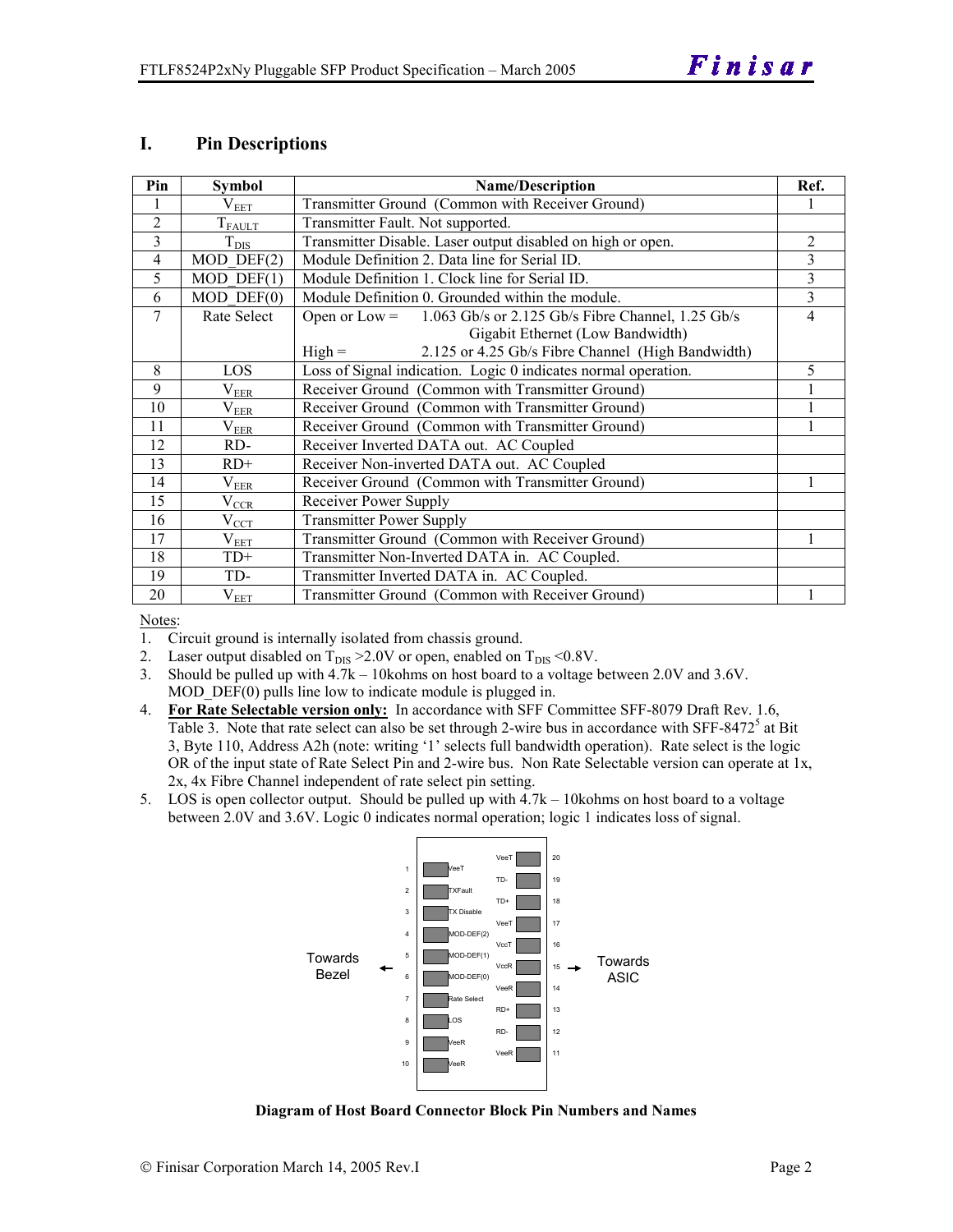#### **II. Absolute Maximum Ratings**

| <b>Parameter</b>           | <b>Symbol</b> | Min    | $\mathbf{T}_{\mathbf{V}\mathbf{p}}$ | Max | Unit          | Ref. |
|----------------------------|---------------|--------|-------------------------------------|-----|---------------|------|
| Maximum Supply Voltage     | Vcc           | $-0.5$ |                                     | 4.0 |               |      |
| <b>Storage Temperature</b> |               | $-40$  |                                     | 85  | $\circ$       |      |
| Case Operating Temperature |               | $-20$  |                                     | 85  | $\circ$       |      |
| <b>Relative Humidity</b>   | RН            |        |                                     | 85  | $\frac{0}{0}$ |      |

#### **III.** Electrical Characteristics ( $T_A = -20$  to 85 °C,  $V_{CC} = 3.0$  to 3.6 Volts)

| <b>Parameter</b>                                    | <b>Symbol</b>         | Min            | <b>Typ</b> | Max          | Unit | Ref.           |
|-----------------------------------------------------|-----------------------|----------------|------------|--------------|------|----------------|
| <b>Supply Voltage</b>                               | Vcc                   | 3.0            |            | 3.6          | V    |                |
| <b>Supply Current</b>                               | Icc                   |                | 180        | 240          | mA   |                |
| <b>Transmitter</b>                                  |                       |                |            |              |      |                |
| Input differential impedance                        | $R_{in}$              |                | 100        |              | Ω    | $\overline{2}$ |
| Single ended data input swing                       | Vin,pp                | 150            |            | 1200         | mV   | 3              |
| <b>Transmit Disable Voltage</b>                     | $V_D$                 | 2              |            | Vcc          | V    | $\overline{4}$ |
| Transmit Enable Voltage                             | $V_{EN}$              | Vee            |            | $Vee+0.8$    | V    |                |
| <b>Receiver</b>                                     |                       |                |            |              |      |                |
| Single ended data output swing                      | Vout,pp               | 300            | 350        | 550          | mV   | 5              |
| Data output rise time                               | t,                    |                |            | 120          | ps   | 6              |
| Data output fall time                               | $t_f$                 |                |            | 120          | ps   | 6              |
| Mask Margin                                         |                       |                | 40%        |              |      |                |
| <b>LOS Fault</b>                                    | $V_{LOS\_fault}$      | $\overline{2}$ |            | $Vec_{HOST}$ | V    | 7              |
| <b>LOS Normal</b>                                   | $V_{\text{LOS norm}}$ | Vee            |            | $Vee+0.8$    | V    | 7              |
| Power Supply Rejection                              | <b>PSR</b>            | 100            |            |              | mVpp | 8              |
| Deterministic Jitter Contribution @ 2.125 Gb/s      | $RX \Delta DJ$        |                |            | 51.7         | ps   | 9              |
| Determinstic Jitter Contribution $\omega$ 4.25 Gb/s |                       |                |            | 23.5         | ps   | 9              |
| Total Jitter Contribution @ 2.125 Gb/s              | $RX \Delta TI$        |                |            | 122          | ps   | 10             |
| Total Jitter Contribution $(a)$ 4.25 Gb/s           |                       |                |            | 61           | ps   | 10             |

Notes:

- 1. Non condensing.
- 2. Connected directly to TX data input pins. AC coupling from pins into laser driver IC.
- 3. We recommend <600mV for best EMI performance.
- 4. Or open circuit.
- 5. Into 100 ohms differential termination.
- 6. Unfiltered,  $20 80 \%$
- 7. LOS is an open collector output. Should be pulled up with 4.7k 10kohms on the host board. Normal operation is logic 0; loss of signal is logic 1. Maximum pull-up voltage is 5.5V.
- 8. Receiver sensitivity is compliant with power supply sinusoidal modulation of 20 Hz to 1.5 MHz up to specified value applied through the recommended power supply filtering network.
- 9. Typical peak-to-peak jitter (=6\*RMS width of Jitter).
- 10. Measured with DJ-free data input signal. In actual application, output DJ will be the sum of input DJ and ∆ DJ. If measured with TJ-free data input signal. In actual application, output TJ will be given by:

$$
T J_{OUT} = D J_{IN} + \Delta D J + \sqrt{(T J_{IN} - D J_{IN})^{2} + (\Delta T J - \Delta D J)^{2}}
$$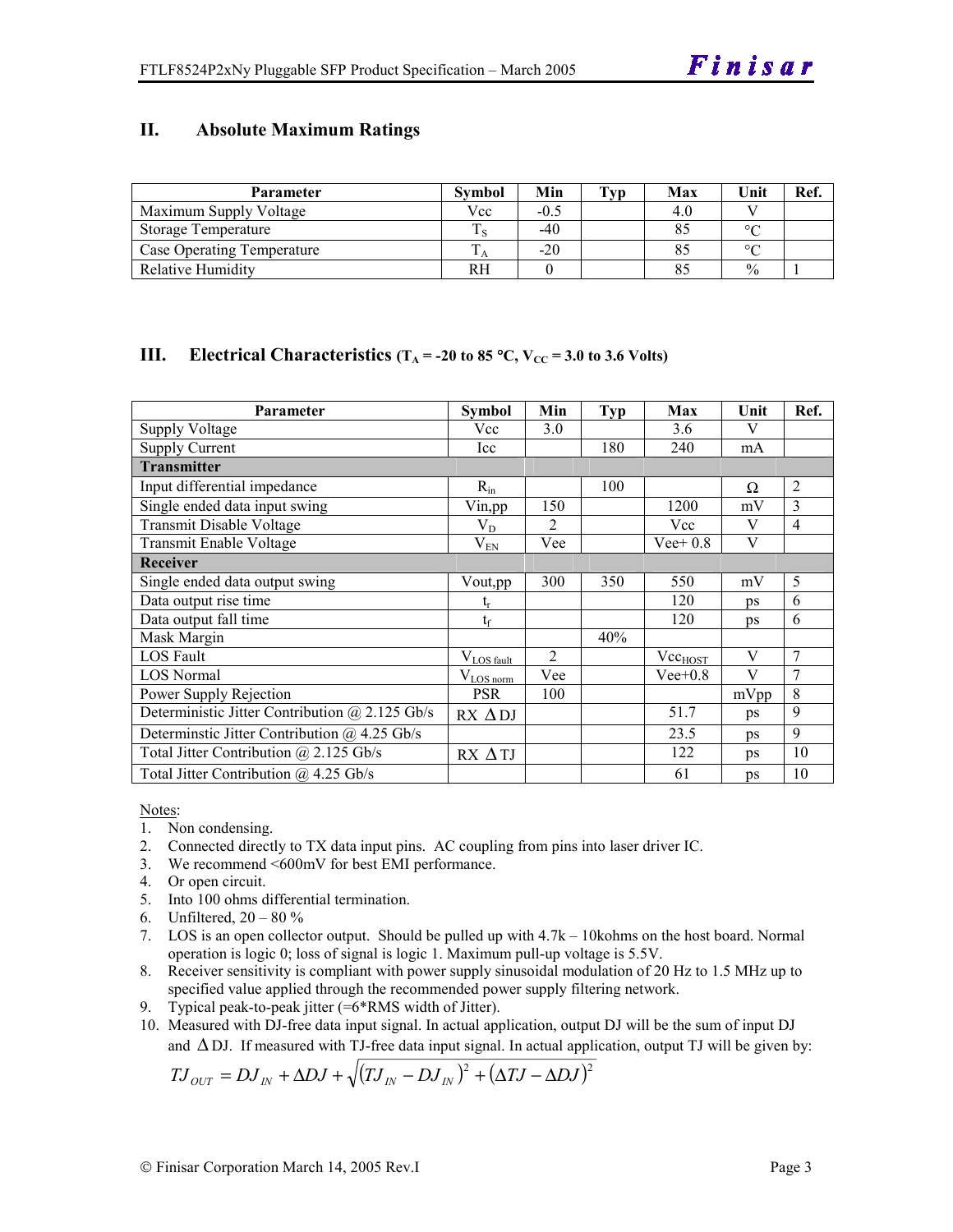| Parameter                                             | <b>Symbol</b>     | Min   | <b>Typ</b> | Max              | Unit       | Ref.            |
|-------------------------------------------------------|-------------------|-------|------------|------------------|------------|-----------------|
| <b>Transmitter</b>                                    |                   |       |            |                  |            |                 |
| Output Opt. Pwr: 50 or 62.5 MMF                       | $\bar{P}_{OUT}$   | $-9$  |            | $-2.5$           | dBm        | $\mathbf{1}$    |
| <b>Optical Wavelength</b>                             | λ                 | 830   |            | 860              | nm         |                 |
| Spectral Width                                        | $\sigma$          |       |            | 0.85             | nm         |                 |
| Optical Modulation Amplitude $@$ 4.25 Gb/s            | <b>OMA</b>        | 247   |            |                  | $\mu$ W    | $\overline{2}$  |
| Optical Modulation Amplitude @ 2.125 Gb/s             | <b>OMA</b>        | 196   |            |                  | $\mu$ W    | $\overline{2}$  |
| Optical Modulation Amplitude @ 1.0625 Gb/s            | <b>OMA</b>        | 156   |            |                  | $\mu$ W    | $\overline{2}$  |
| <b>Optical Rise/Fall Time</b>                         | $t_r / t_f$       |       |            | 90               | ps         | $\overline{3}$  |
| Relative Intensity Noise                              | <b>RIN</b>        |       |            | $-118$           | $dB/Hz$    |                 |
| Deterministic Jitter Contribution @ 2.125 Gb/s        | TX ADJ            |       |            | 56.5             | ps         | $\overline{4}$  |
| Deterministic Jitter Contribution @ 4.25 Gb/s         | TX $\Delta$ DJ    |       |            | 28.2             | ps         | $\overline{4}$  |
| Total Jitter Contribution @ 2.125 Gb/s                | TX ΔTJ            |       |            | $\overline{119}$ | ps         | 5               |
| Total Jitter Contribution @ 4.25 Gb/s                 | TX ΔTJ            |       |            | 56.5             | ps         | $\overline{5}$  |
| Extinction Ratio $\overline{a}$ 1.25 Gb/s             | ER                | 9     |            |                  | dB         | 6               |
| Mask Margin                                           |                   |       | 45%        |                  |            |                 |
| Receiver                                              |                   |       |            |                  |            |                 |
| Receiver Sensitivity = $1.0625$ Gb/s                  | <b>RxSENS</b>     |       |            | $-20$            | dBm        | $\overline{7}$  |
| Receiver Sensitivity = $2.125$ Gb/s                   | <b>RxSENS</b>     |       |            | $-18$            | dBm        | $\overline{7}$  |
| Receiver Sensitivity = $4.25$ Gb/s                    | <b>RxSENS</b>     |       |            | $-15$            | dBm        | 7               |
| Receiver Sensitivity = $1.\overline{25 \text{ Gb/s}}$ | <b>RxSENS</b>     |       |            | $-20$            | dBm        | $\overline{8}$  |
| Stressed RX sens. $=1.0625$ Gb/s                      |                   | 0.055 |            |                  | mW         | $\overline{9}$  |
| Stressed RX sens. = 2.125 Gb/s                        |                   | 0.096 |            |                  | mW         | $\overline{9}$  |
| Stressed Rx sens. $= 4.25$ Gb/s                       |                   | 0.138 |            |                  | mW         | $\overline{9}$  |
| Stressed RX sens. = 1.25 Gb/s                         |                   |       |            | $-13.5$          | dBm        | $\overline{10}$ |
| Average Receiver Power                                | $Rx_{MAX}$        |       |            | $\boldsymbol{0}$ | dBm        |                 |
| Receiver Elec. 3 dB cutoff frequency                  |                   |       |            | 1500             | <b>MHz</b> | 11              |
| Receiver Elec. 3 dB cutoff frequency                  |                   |       |            | 2500             | <b>MHz</b> | $\overline{12}$ |
| <b>Optical Center Wavelength</b>                      | $\lambda_{\rm C}$ | 770   |            | 860              | nm         |                 |
| <b>Optical Return Loss</b>                            |                   | 12    |            |                  | dB         |                 |
| <b>LOS De-Assert</b>                                  | $LOS_{D}$         |       |            | $-20$            | dBm        |                 |
| <b>LOS</b> Assert                                     | $LOS_A$           | $-30$ |            |                  | dBm        |                 |
| <b>LOS Hysteresis</b>                                 |                   | 0.5   |            |                  | dB         |                 |

#### IV. Optical Characteristics ( $T_{OP}$  = -20 to 85 °C,  $V_{CC}$  = 3. 00 to 3.60 Volts)

Notes:

- 1. Class 1 Laser Safety per FDA/CDRH, and EN (IEC) 60825 laser safety standards.
- 2. Equivalent extinction ratio specification for Fibre Channel. Allows smaller ER at higher average power.
- 3. Unfiltered, 20-80%. Complies with FC 1x and 2x eye mask when filtered.
- 4. Measured with DJ-free data input signal. In actual application, output DJ will be the sum of input DJ and  $\Delta$ DJ.
- 5. If measured with TJ-free data input signal. In actual application, output TJ will be given by:

$$
T J_{OUT} = D J_{IN} + \Delta D J + \sqrt{(T J_{IN} - D J_{IN})^2 + (\Delta T J - \Delta D J)^2}
$$

- 6. Applicable for Rate Selectable version only in low bandwidth mode.
- 7. Specifications are for 50 micro-meter or 62.5 micro-meter fiber.
- 8. As measured with 9dB extinction ratio.
- 9. Measured with conformance signals defined in FC-PI-2 Rev. 7.0 specifications.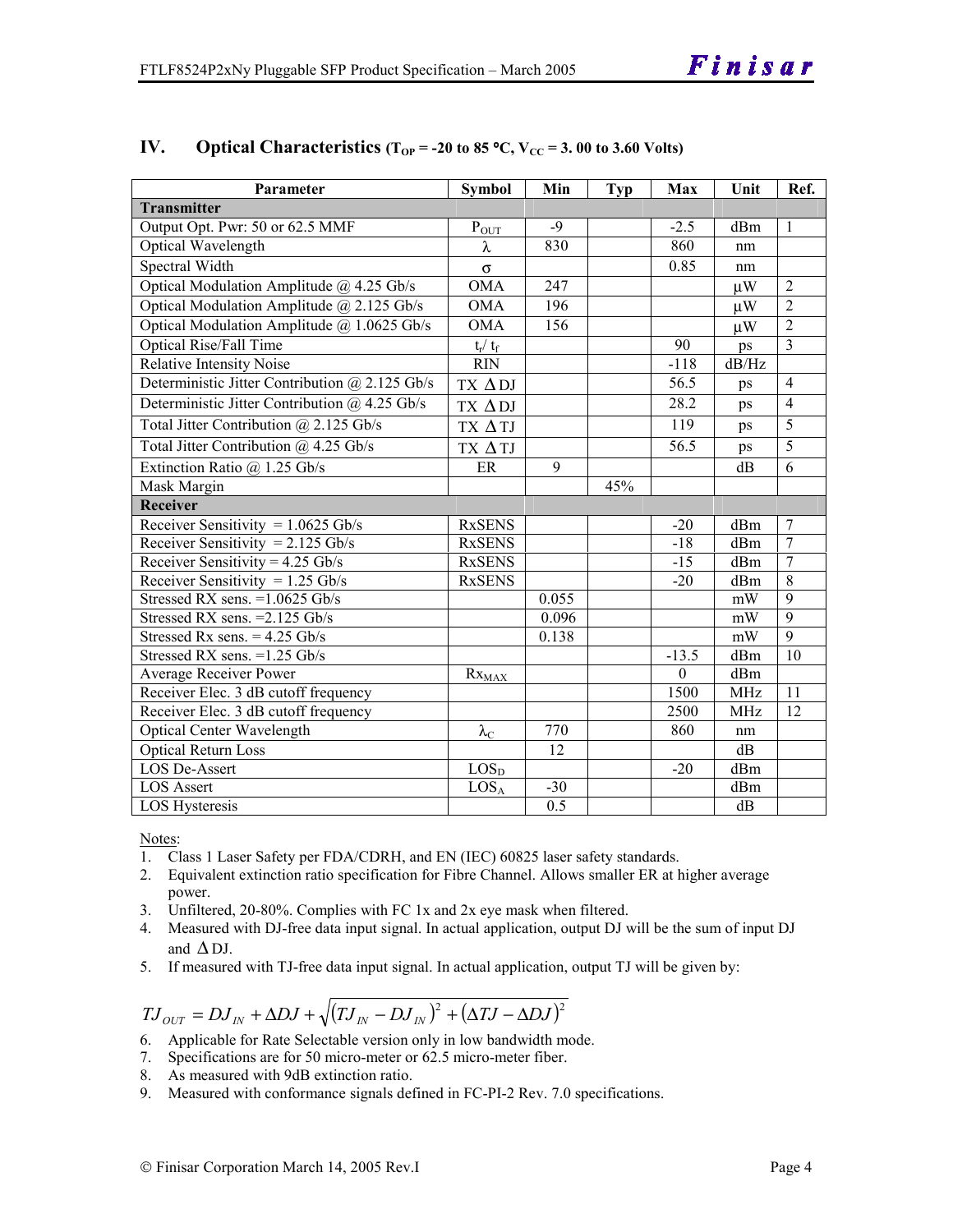- 10. Measured with conformance signals defined in IEEE 802.3 specifications.
- 11. Rate Selectable version in low bandwidth mode.
- 12. Rate Selectable version in high bandwidth mode.

#### **V. General Specifications**

| <b>Parameter</b>               | <b>Symbol</b> | Min | <b>Typ</b> | Max        | <b>Units</b> | Ref. |
|--------------------------------|---------------|-----|------------|------------|--------------|------|
| Data Rate                      | <b>BR</b>     |     | 1.062,     |            | Gb/sec       |      |
|                                |               |     | 1.25,      |            |              |      |
|                                |               |     | 2.125,     |            |              |      |
|                                |               |     | 4.25       |            |              |      |
| <b>Bit Error Rate</b>          | <b>BER</b>    |     |            | $10^{-12}$ |              | 5    |
| Fiber Length on 50/125µm MMF   |               |     |            | 550        | m            |      |
|                                |               |     |            | 300        |              |      |
|                                |               |     |            | 150        |              | 4    |
| Fiber Length on 62.5/125µm MMF |               |     |            | 300        | m            |      |
|                                |               |     |            | 150        |              |      |
|                                |               |     |            | 70         |              | 4    |

Notes:

- 1. 1x, 2x,4x Fibre Channel compatible, per FC-PI-2 Rev. 7.0. Rate selectable version is also Gigabit Ethernet compatible per IEEE 802.3.
- 2. At 1.0625 Gb/s Fibre Channel data rate and, for rate selectable version, at 1.25 Gb/s Gigabit Ethernet data rate.
- 3. At 2.125 Gb/s Fibre Channel data rate.
- 4. At 4.25 Gb/s Fibre Channel data rate
- 5.  $4.25$ Gb/s with PRBS  $2^7$ -1.

#### **VI. Environmental Specifications**

Finisar 850nm SFP transceivers have an extended operating temperature range from  $-20\textdegree$ C to  $+85\textdegree$ C case temperature.

| Parameter                  | Svmbol          | Min   | $\mathbf{T}_{\mathbf{V}\mathbf{p}}$ | Max | <b>Units</b> | Ref. |
|----------------------------|-----------------|-------|-------------------------------------|-----|--------------|------|
| Case Operating Temperature | Ē<br>$\cdot$ op | $-20$ |                                     |     | $\sim$       |      |
| Storage Temperature        | ᠇<br>⊥ sto      | $-40$ |                                     |     | $\sim$       |      |

#### **VII. Regulatory Compliance**

Finisar transceivers are Class 1 Laser Products and comply with US FDA regulations. These products are certified by TÜV and CSA to meet the Class 1 eye safety requirements of EN (IEC) 60825 and the electrical safety requirements of EN (IEC) 60950. Copies of certificates are available at Finisar Corporation upon request.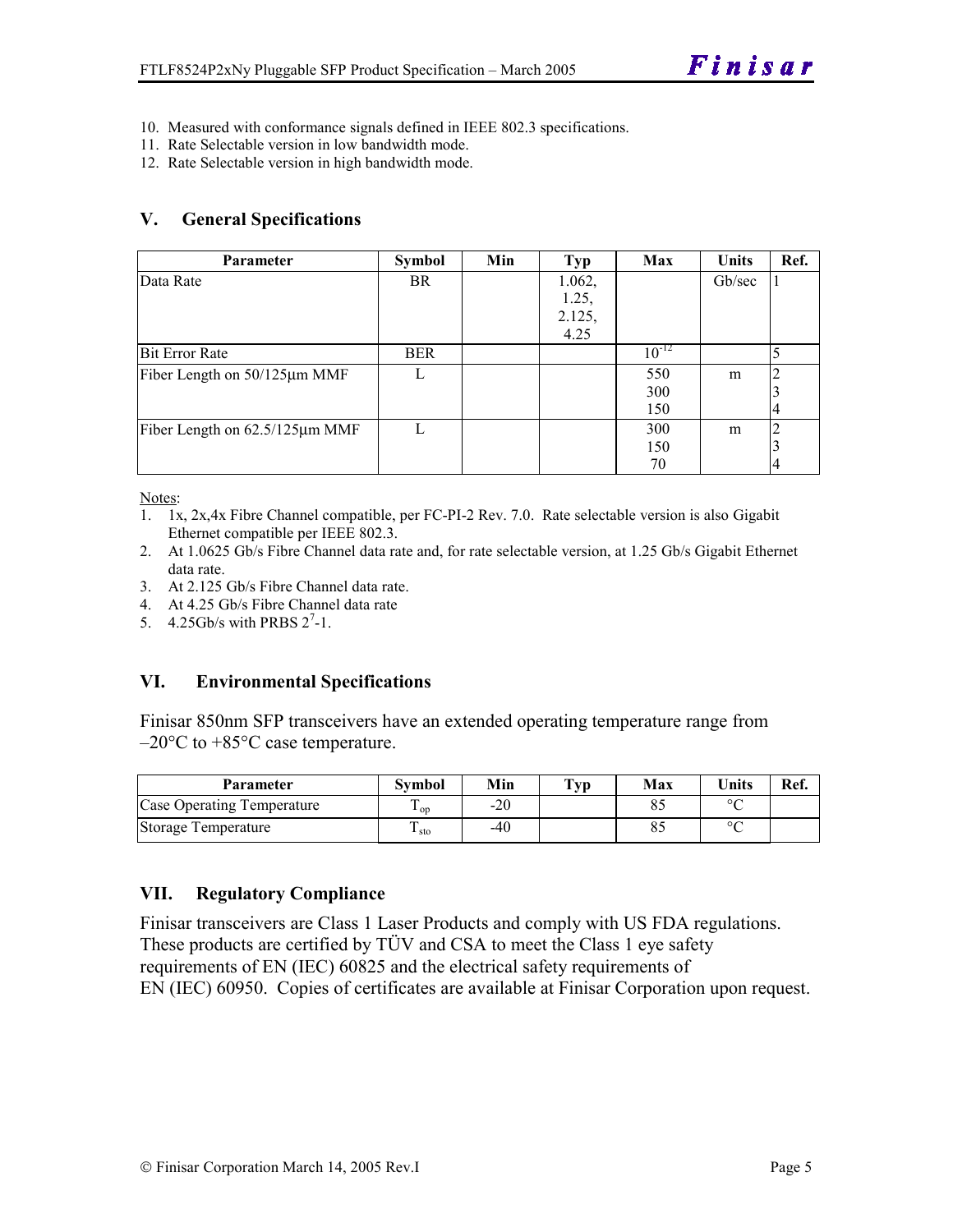#### **VIII. Digital Diagnostic Functions**

Finisar FTLF8524P2xNy SFP transceivers support the 2-wire serial communication protocol as defined in the SFP MSA<sup>1</sup>. It is very closely related to the  $E^2$ PROM defined in the GBIC standard, with the same electrical specifications.

The standard SFP serial ID provides access to identification information that describes the transceiver's capabilities, standard interfaces, manufacturer, and other information.

Additionally, Finisar SFP transceivers provide a enhanced digital diagnostic monitoring interface, which allows real-time access to device operating parameters such as transceiver temperature, laser bias current, transmitted optical power, received optical power and transceiver supply voltage. It also defines a sophisticated system of alarm and warning flags, which alerts end-users when particular operating parameters are outside of a factory set normal range.

The SFP MSA defines a 256-byte memory map in  $E^2$ PROM that is accessible over a 2-wire serial interface at the 8 bit address 1010000X (A0h). The digital diagnostic monitoring interface makes use of the 8 bit address 1010001X (A2h), so the originally defined serial ID memory map remains unchanged. The interface is identical to, and is thus fully backward compatible with both the GBIC Specification and the SFP Multi Source Agreement. The complete interface is described in Finisar Application Note AN-2030: "Digital Diagnostics Monitoring Interface for SFP Optical Transceivers".

The operating and diagnostics information is monitored and reported by a Digital Diagnostics Transceiver Controller (DDTC) inside the transceiver, which is accessed through a 2-wire serial interface. When the serial protocol is activated, the serial clock signal (SCL, Mod Def 1) is generated by the host. The positive edge clocks data into the  $SFP$  transceiver into those segments of the  $E^2$ PROM that are not write-protected. The negative edge clocks data from the SFP transceiver. The serial data signal (SDA, Mod Def 2) is bi-directional for serial data transfer. The host uses SDA in conjunction with SCL to mark the start and end of serial protocol activation. The memories are organized as a series of 8-bit data words that can be addressed individually or sequentially.

For more information, please see the SFP MSA documentation<sup>1,5</sup> and Finisar Application Note AN-2030.

Please note that evaluation board FDB-1018 is available with Finisar ModDEMO software that allows simple to use communication over the 2-wire serial interface.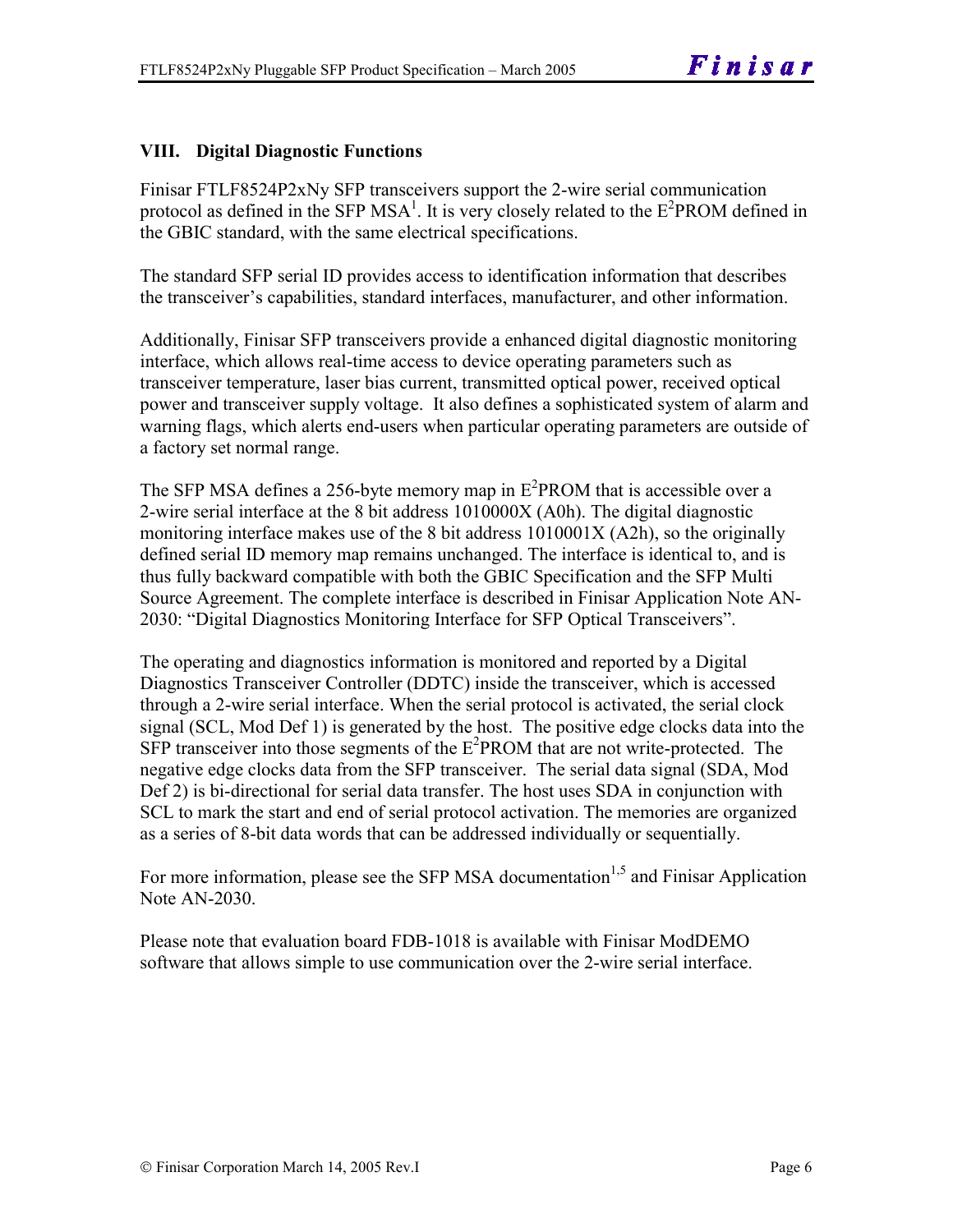#### **IX. Digital Diagnostic Specifications**

FTLF8524P2xNy transceivers can be used in host systems that require either internally or externally calibrated digital diagnostics.

| Parameter                                         | <b>Symbol</b>            | Min          | <b>Typ</b> | Max            | Units         | Ref. |
|---------------------------------------------------|--------------------------|--------------|------------|----------------|---------------|------|
| Accuracy                                          |                          |              |            |                |               |      |
| Internally measured transceiver                   | $DD$ Temperature         |              |            | $\overline{3}$ | $\rm ^{o}C$   |      |
| temperature                                       |                          |              |            |                |               |      |
| Internally measured transceiver<br>supply voltage | $\rm{DD}_{\rm{Voltage}}$ |              |            | 100            | mV            |      |
| Measured TX bias current                          | $\rm{DD}_{\rm{Bias}}$    |              |            | 10             | $\frac{0}{0}$ | 1    |
| Measured TX output power                          | $DDTx-Power$             |              |            | $\overline{2}$ | dB            |      |
| Measured RX received average<br>optical power     | $DD_{Rx\text{-}Power}$   |              |            | $\overline{2}$ | dB            |      |
| <b>Dynamic Range for Rated Accuracy</b>           |                          |              |            |                |               |      |
| Internally measured transceiver<br>temperature    | $DD$ Temperature         | $-20$        |            | 85             | $\rm ^{o}C$   |      |
| Internally measured transceiver<br>supply voltage | DD <sub>Voltage</sub>    | 3.0          |            | 3.6            | V             |      |
| Measured TX bias current                          | $DD_{\rm Bias}$          | $\mathbf{0}$ |            | 20             | mA            |      |
| Measured TX output power                          | $DDTx-Power$             | $-9$         |            | $-2.5$         | dBm           |      |
| Measured RX received average<br>optical power     | $DD_{Rx\text{-}Power}$   | $-20$        |            | $\Omega$       | dBm           |      |
| <b>Max Reporting Range</b>                        |                          |              |            |                |               |      |
| Internally measured transceiver<br>temperature    | $DD$ Temperature         | $-40$        |            | 125            | $\rm ^{o}C$   |      |
| Internally measured transceiver<br>supply voltage | DD <sub>Voltage</sub>    | 2.8          |            | 4.0            | V             |      |
| Measured TX bias current                          | $DD_{\rm Bias}$          | $\theta$     |            | 20             | mA            |      |
| Measured TX output power                          | $DDTx-Power$             | $-10$        |            | $-3$           | dBm           |      |
| Measured RX received average<br>optical power     | $DD_{Rx\text{-}Power}$   | $-22$        |            | $\theta$       | dBm           |      |

Notes:

1. Accuracy of Measured Tx Bias Current is 10% of the actual Bias Current from the laser driver to the laser.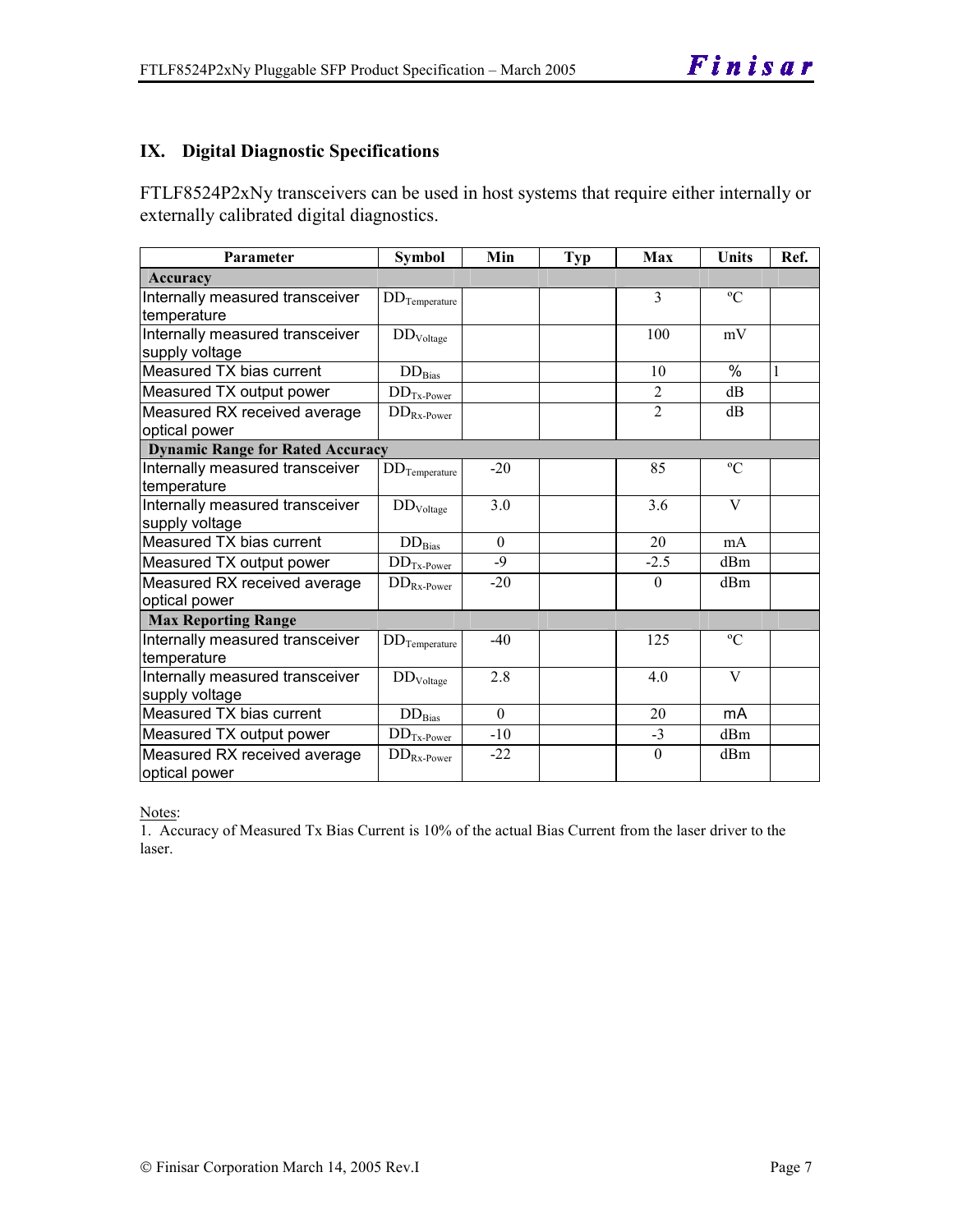#### **X. Mechanical Specifications**

Finisar's Small Form Factor Pluggable (SFP) transceivers are compatible with the dimensions defined by the SFP Multi-Sourcing Agreement (MSA).



**FTLF8524P2BNy**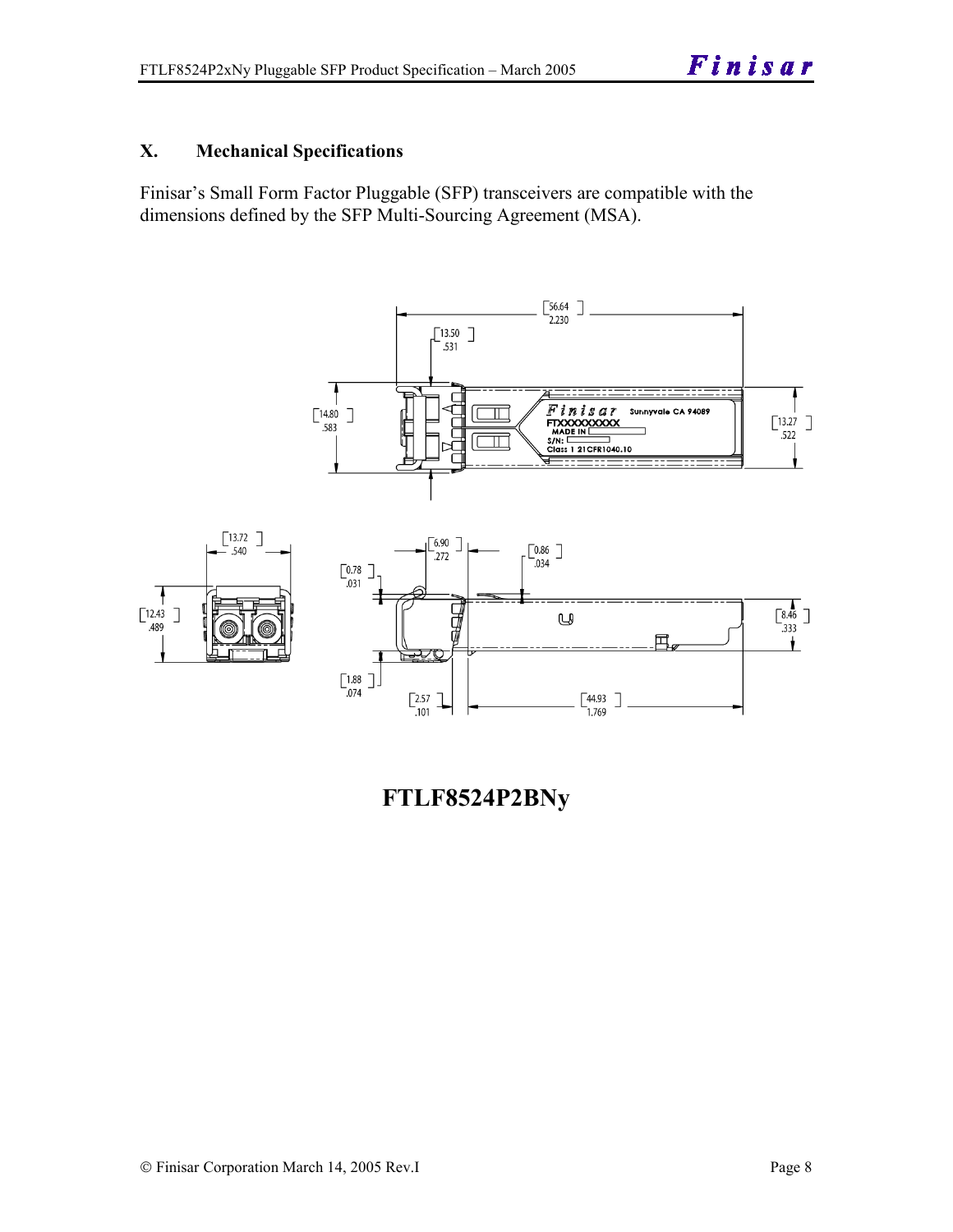



## **FTLF8524P2WNy**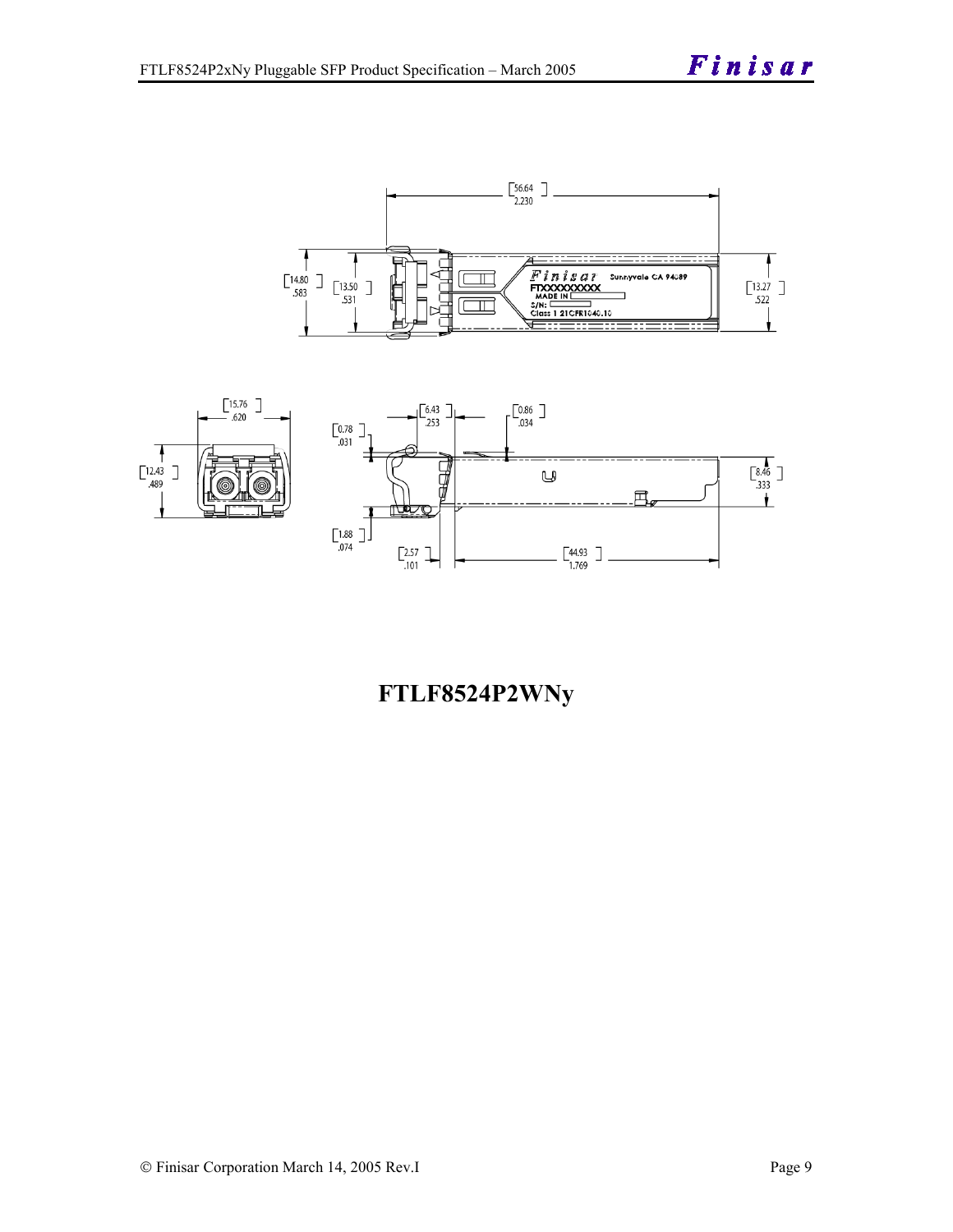



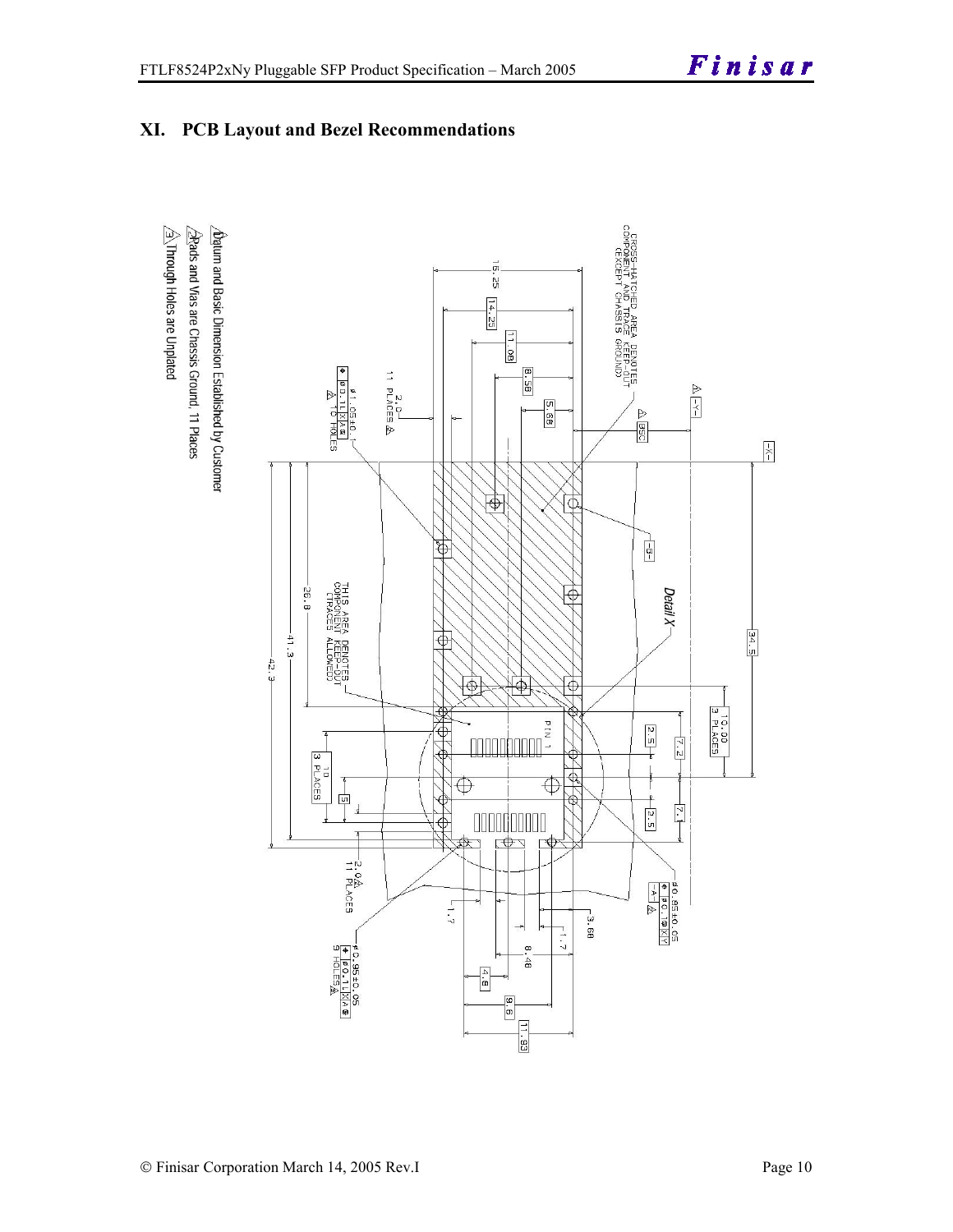

NOTES:

- $\triangle$  MINIMUM PITCH ILLUSTRATED, ENGLISH DIMENSIONS ARE FOR REFERENCE ONLY
- 2. NOT RECOMMENDED FOR PCI EXPANSION CARD APPLICATIONS